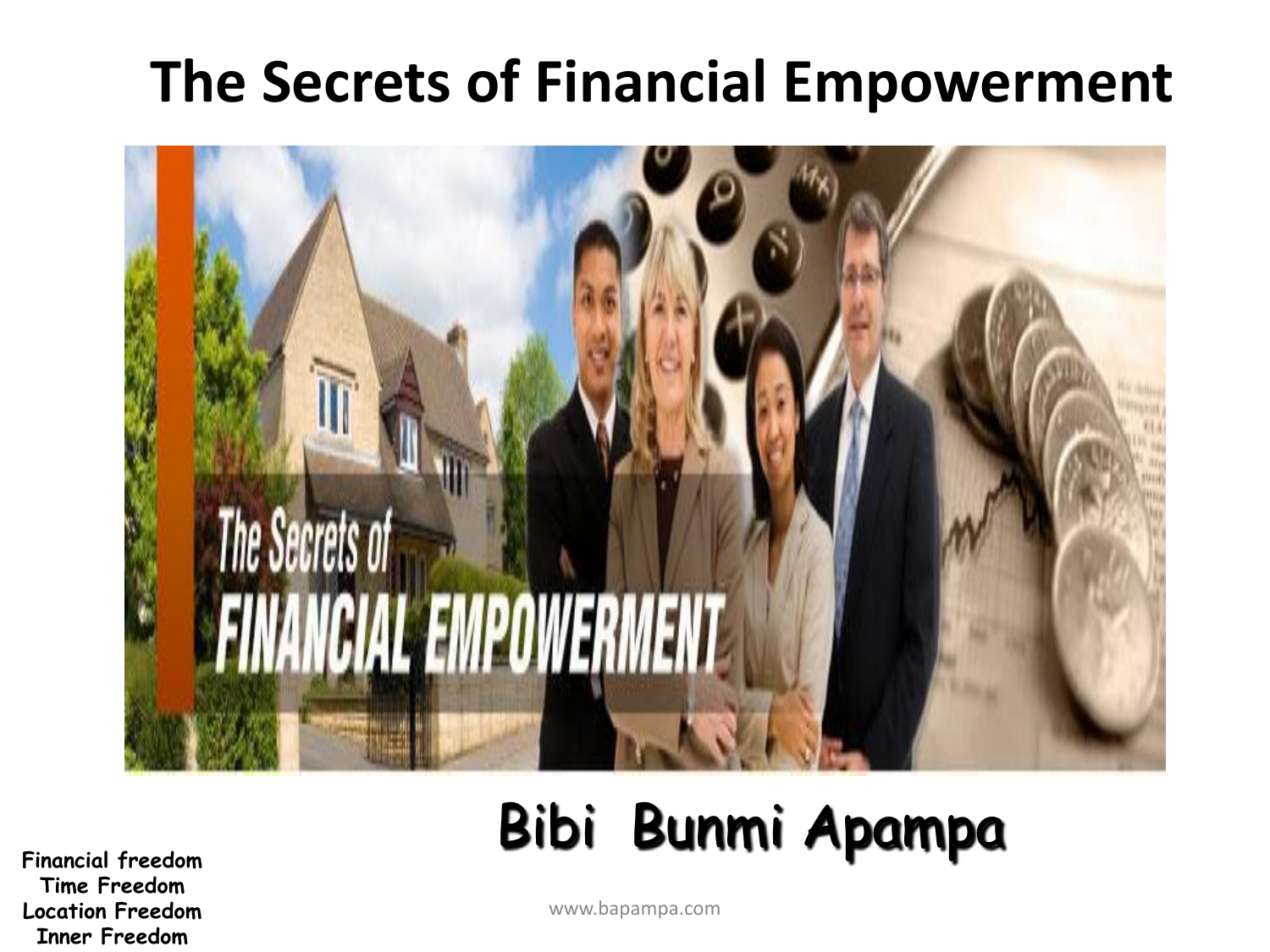

# •**Who Am I**

 $\triangle$ **Bibi Bunmi Apampa** International Speaker, Global trainer Life and Business Coach .

### [www.BApampa.com](http://www.bapampa.com/) [www.MyBusinessCoach.biz](http://www.mybusinesscoach.biz/)

**Financial freedom Time Freedom Location Freedom Inner Freedom**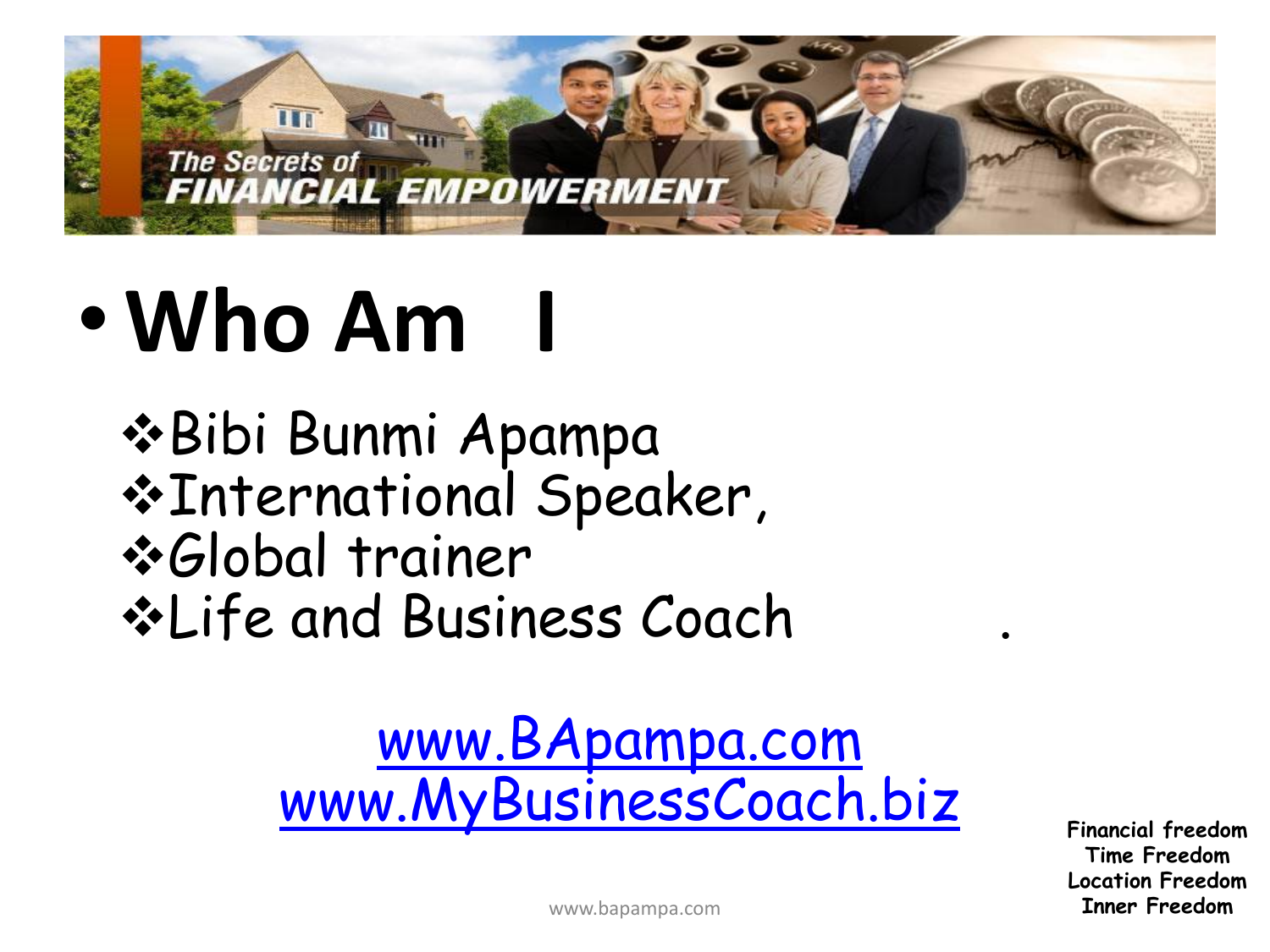

# • **General statistics**

### **Out of 100 people that start working at age 25, by age 65………**

1% are financially independent & wealthy 4% have enough money to meet basic needs 22% are still working (cannot afford to quit) 45% depend on family for survival 28% depend on state pensions, Social Security, friends or charity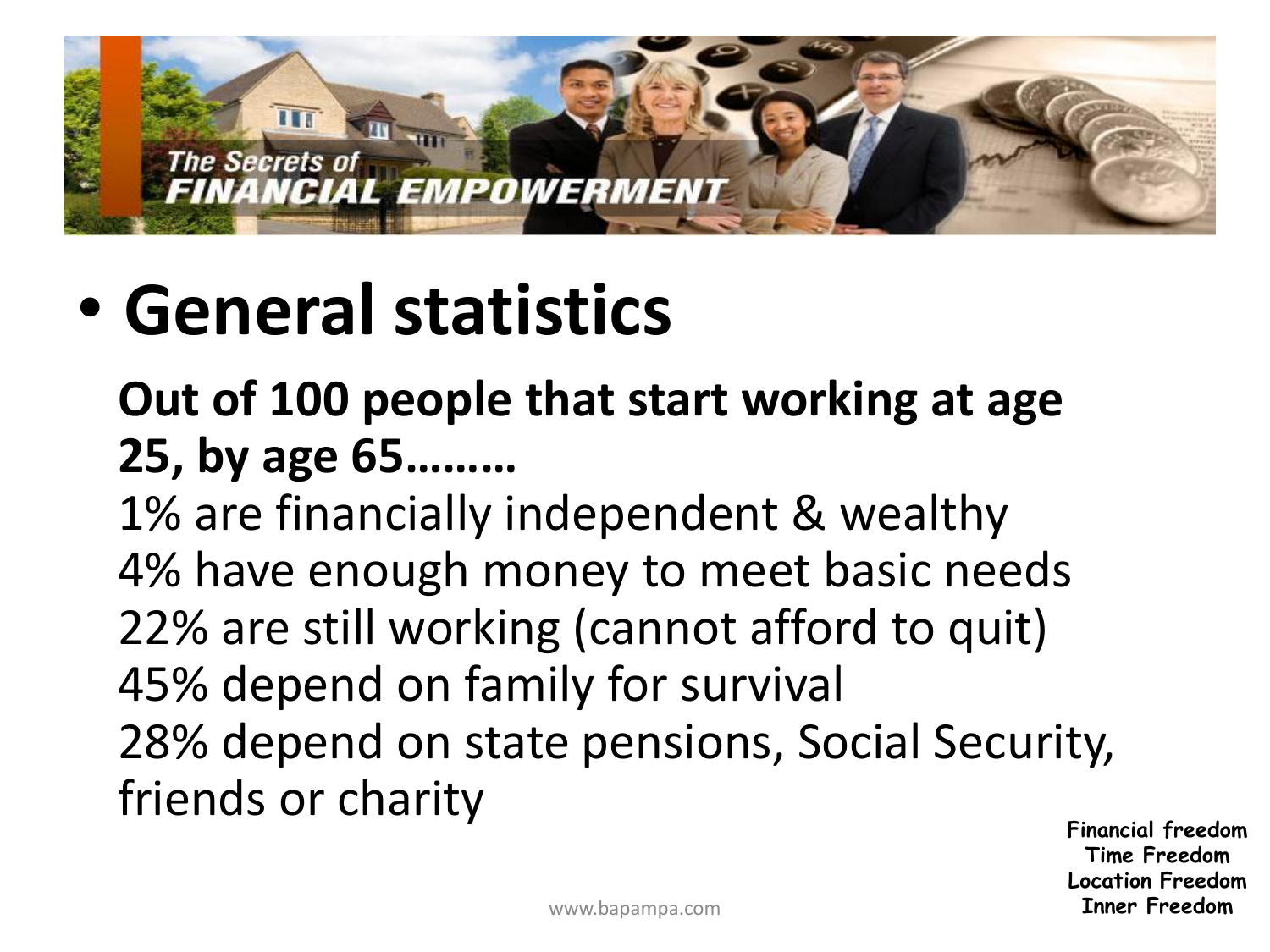

# •**What is the Way OUT**

# **Learn how to Build Wealth & Create Multiple streams of income** Using **God's Wisdom**

With all thy getting Get wisdom I wisdom dwell with prudence and give knowledge of witty inventions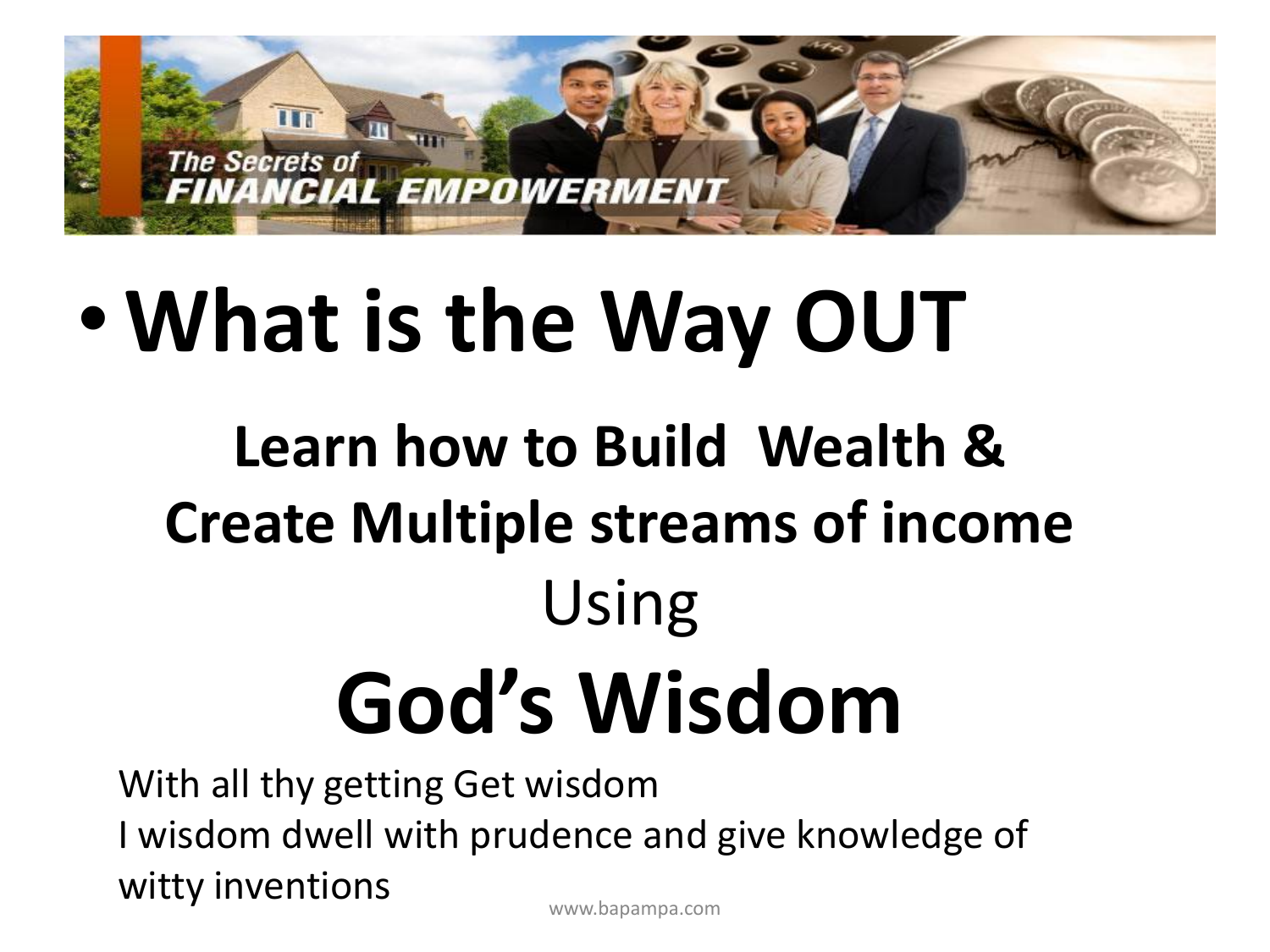

### **Examples of people who used God's Wisdom**

#### **to Create Wealth**

- Abraham (started tithing high priest to Melchizedeck)
- $\diamond$ **Jacob with Laban**
- Joseph with Pharaoh
- Daniel in Babylon
- David with Saul & vagabonds (became Men of valour)
- Jeptha sent out of fathers house as a son of a prostitute became king
- Widow with cruise of oil
- $\div$ **Solomon**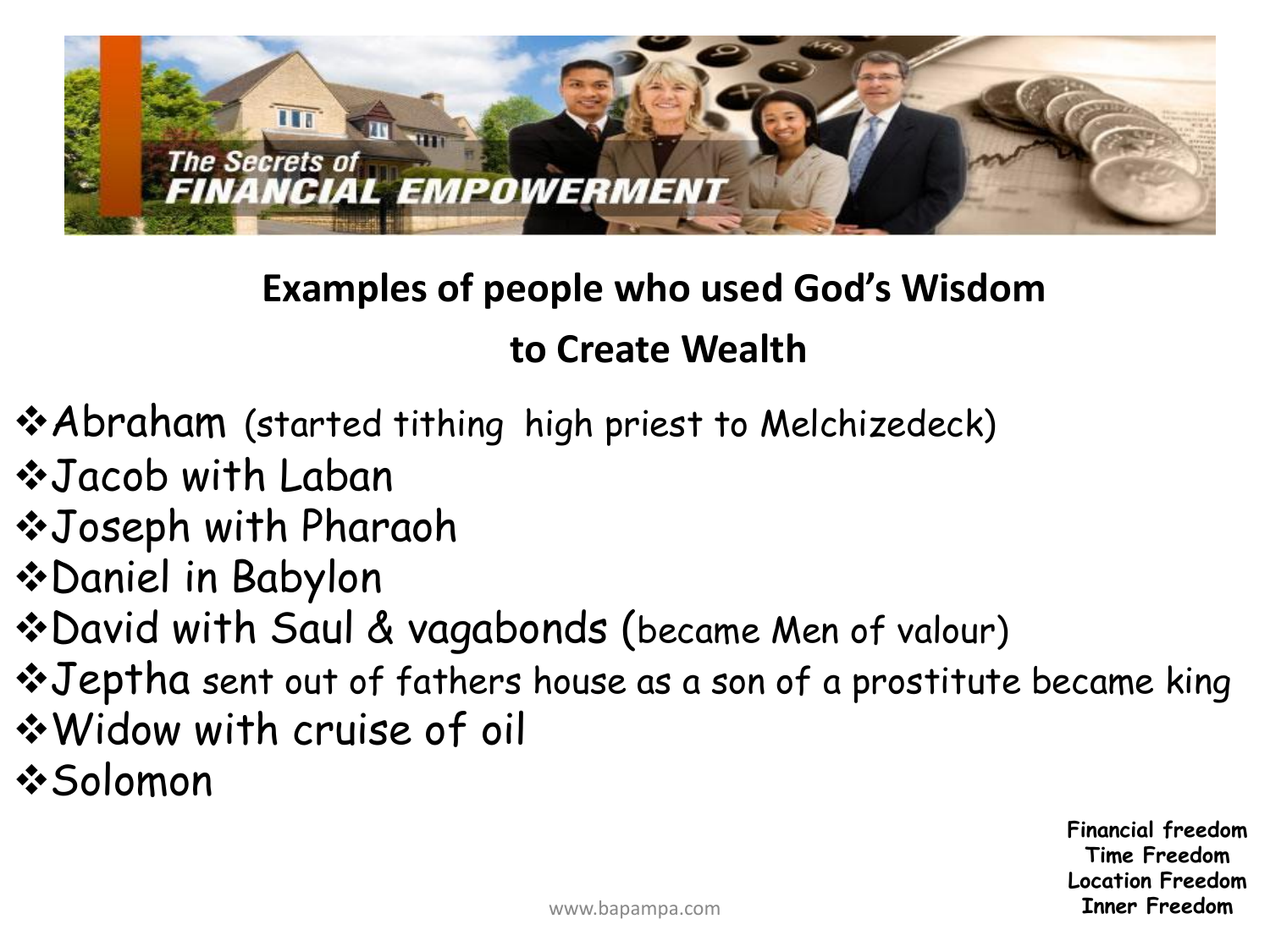

# The Way Forward

# Follow a M A P







**Financial freedom Time Freedom Location Freedom Inner Freedom**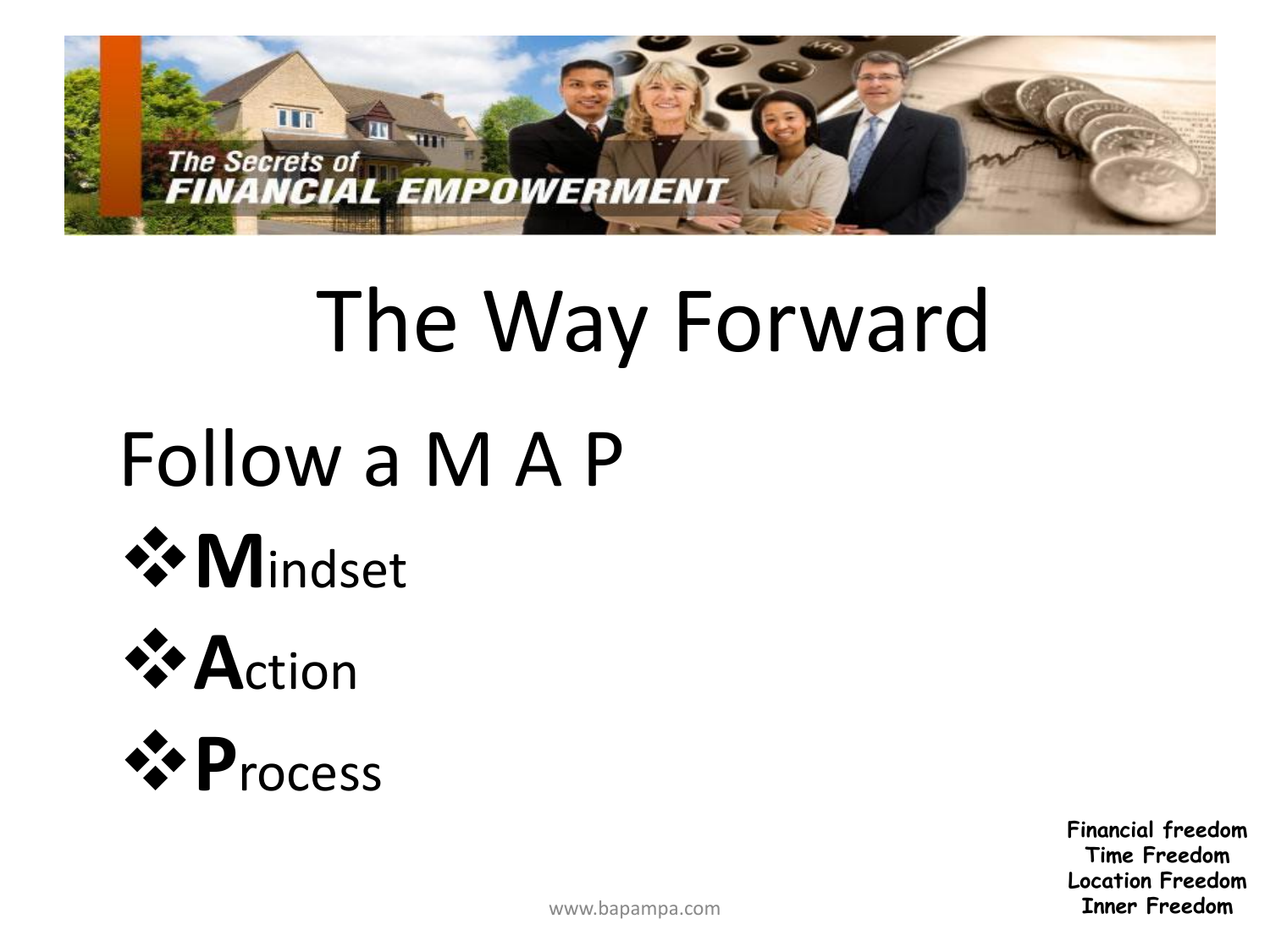

# • **Mindset**

Abundance mentality (Get rid of the Scarcity & Poverty mentality)

- ❖ As a man thinketh in his heart so is he
- Too blessed to be stressed- Deut 28 :1-12
- $\triangle$ **Abraham's blessings are mine Gen 12 :2-3**
- ❖ 7 Fold blessings
- Days in pleasure and years in Prosperity
- Goodness & Mercy shall follow me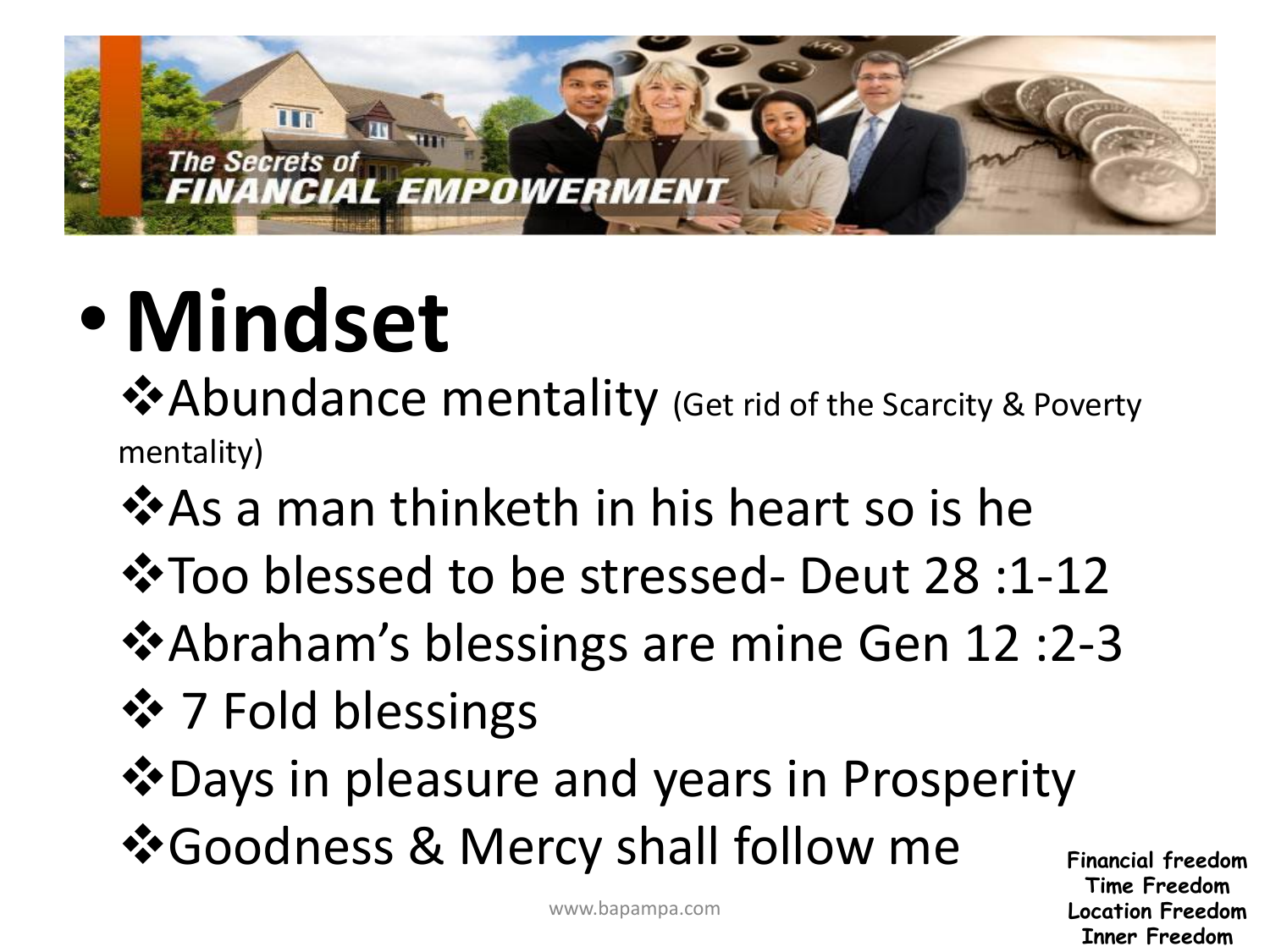

# •**Action**

### Acquire the **Seven Basic Skills** of money

- Value money miracle of compound interest \$100 a month over 45yrs is \$1million
- **☆Make money**
- $\cdot$ Save money 80/20 Principle given to Joseph 10% to God,
- 10% to pay yourself and live within the remaining 80%
- $\cdot$ Invest money 3 Money mountains Real state, Portfolio investment, Your business
- $\clubsuit$  Manage money Financial planning
- ❖ Share money Sow & be a Giver
- ❖ Protect / shield money its not how much you make, its how much you keep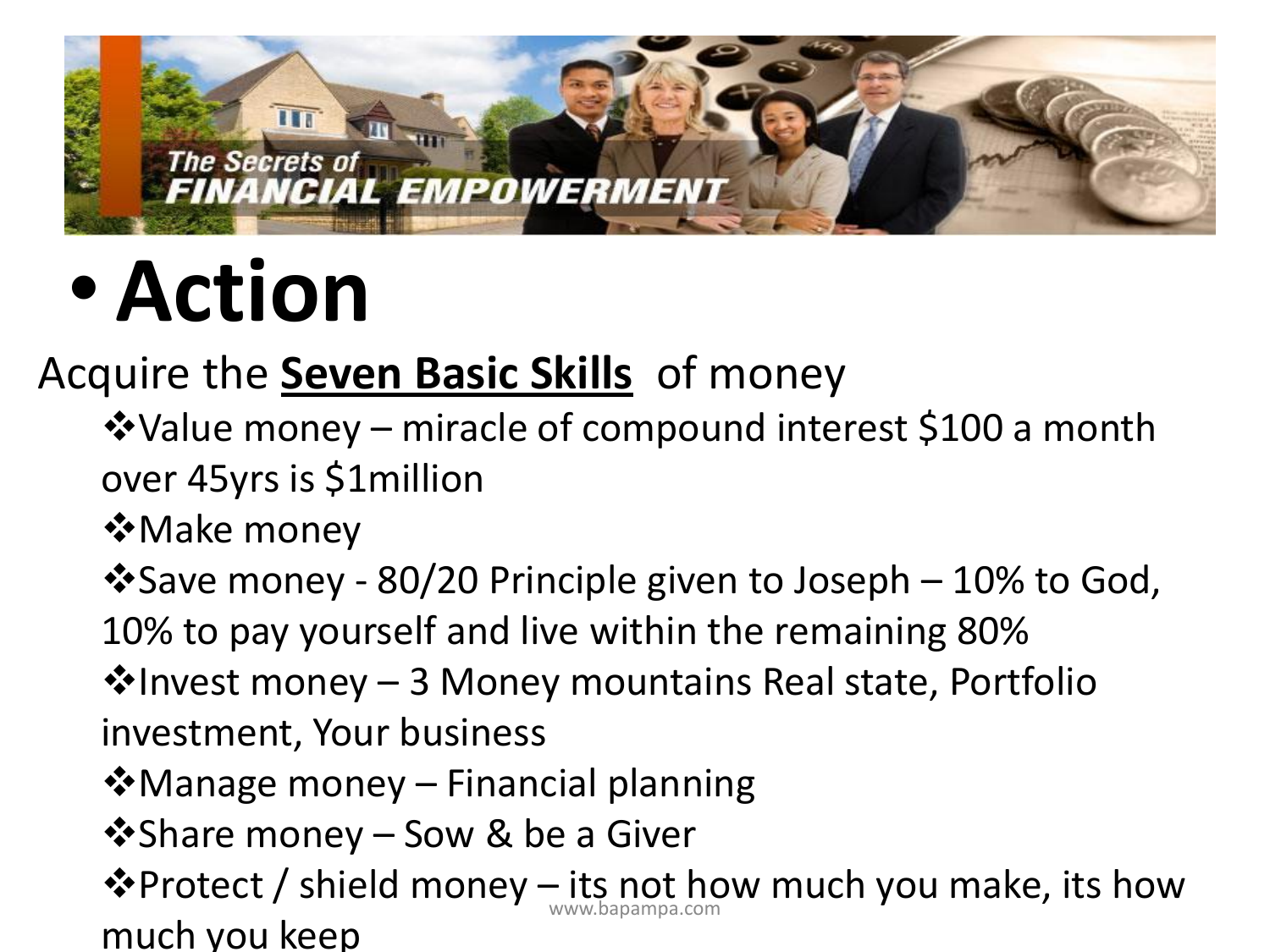#### The Secrets of **FINANCIAL EMPOWERMENT**

# • **Process**

**III** 

Grow a MONEY TREE

- M Multiple Streams of Income
- O Outstanding Product
- N Not much Cash outlay
- E Essential Product or Service
- Y Yield
- T Trends and Time
- R Residual Income
- E Employee Resistance
- E Enthusiasm www.bapampa.com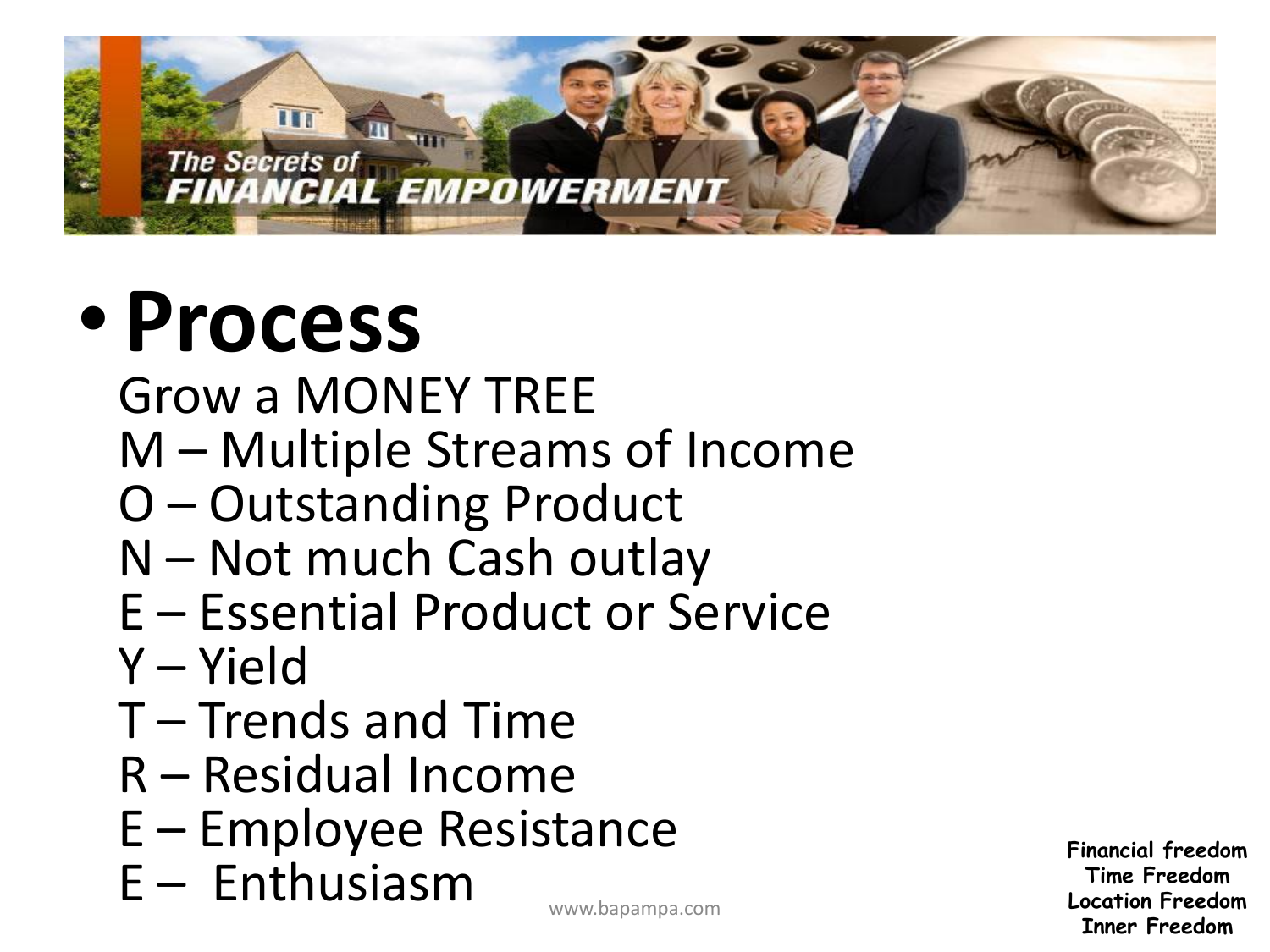

# The Wealth Building Plan

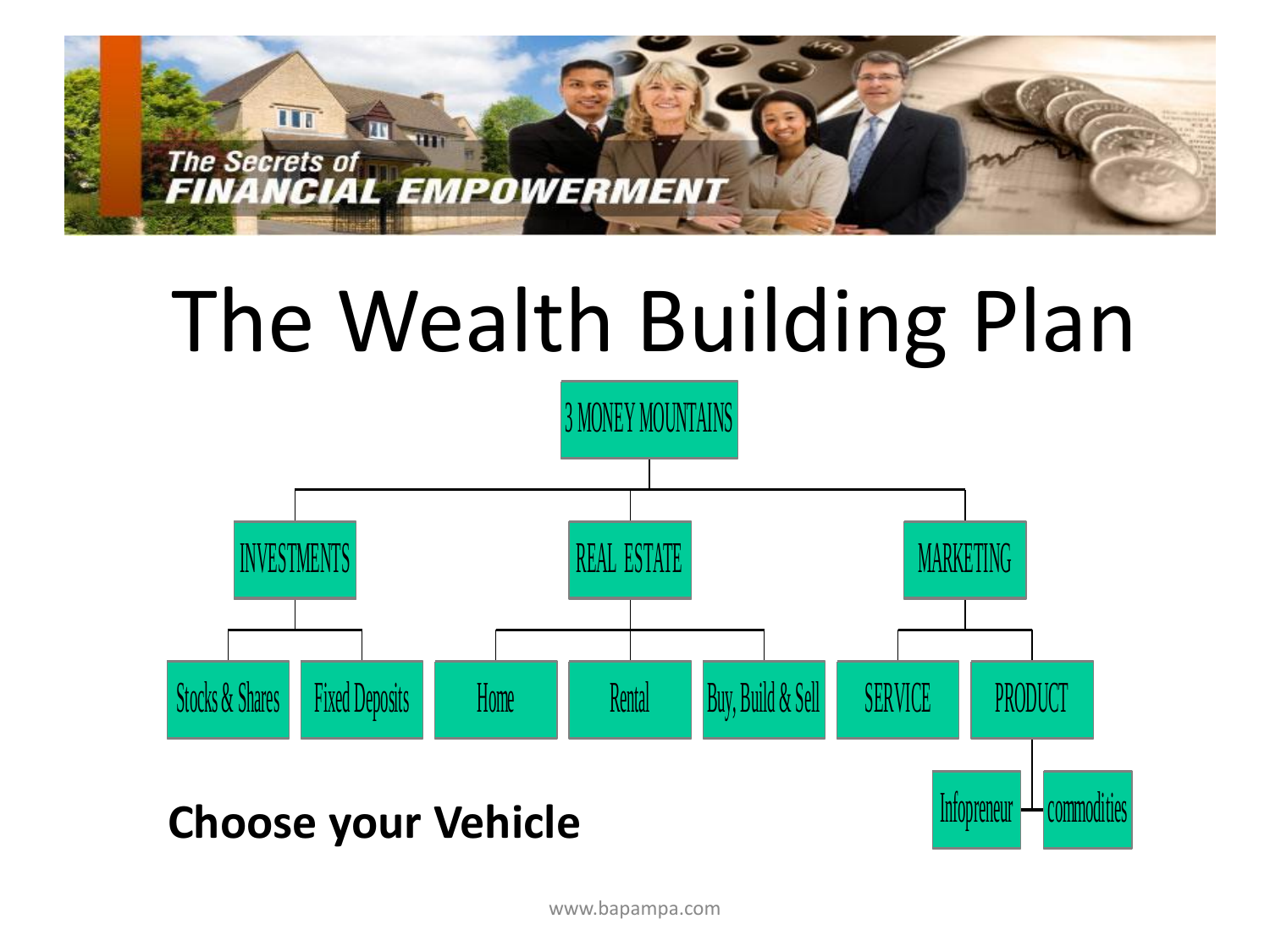

#### **The Wealth Building Plan – Save & Invest**

#### **Save and Invest – miracle of compound interest. Become a millionaire (Use your Personal Pension Plan to Achieve this)** \$100 per month  $-$  3.30 per day  $\omega$  10% over 45 years \$1,033,625 \$266 per month  $-8.86$  per day@ 10% over 30 years \$759 per month  $-$  25.30 per day  $\omega$  10% over 25 years \$2422 per month  $-83.30$  per day @ 10% over 15 years

#### **In financial planning on the average you should save**

7% pre tax at age 25 10% pre tax at age 35 18% pre tax at age 45 35% pre tax at age 55

To become financially independent, turn part of your INCOME into CAPITAL turn CAPITAL into ENTERPRISE turn ENTERPRISE into PROFIT turn PROFIT into INVESTMENT turn INVESTMENT into FINANCIAL Independence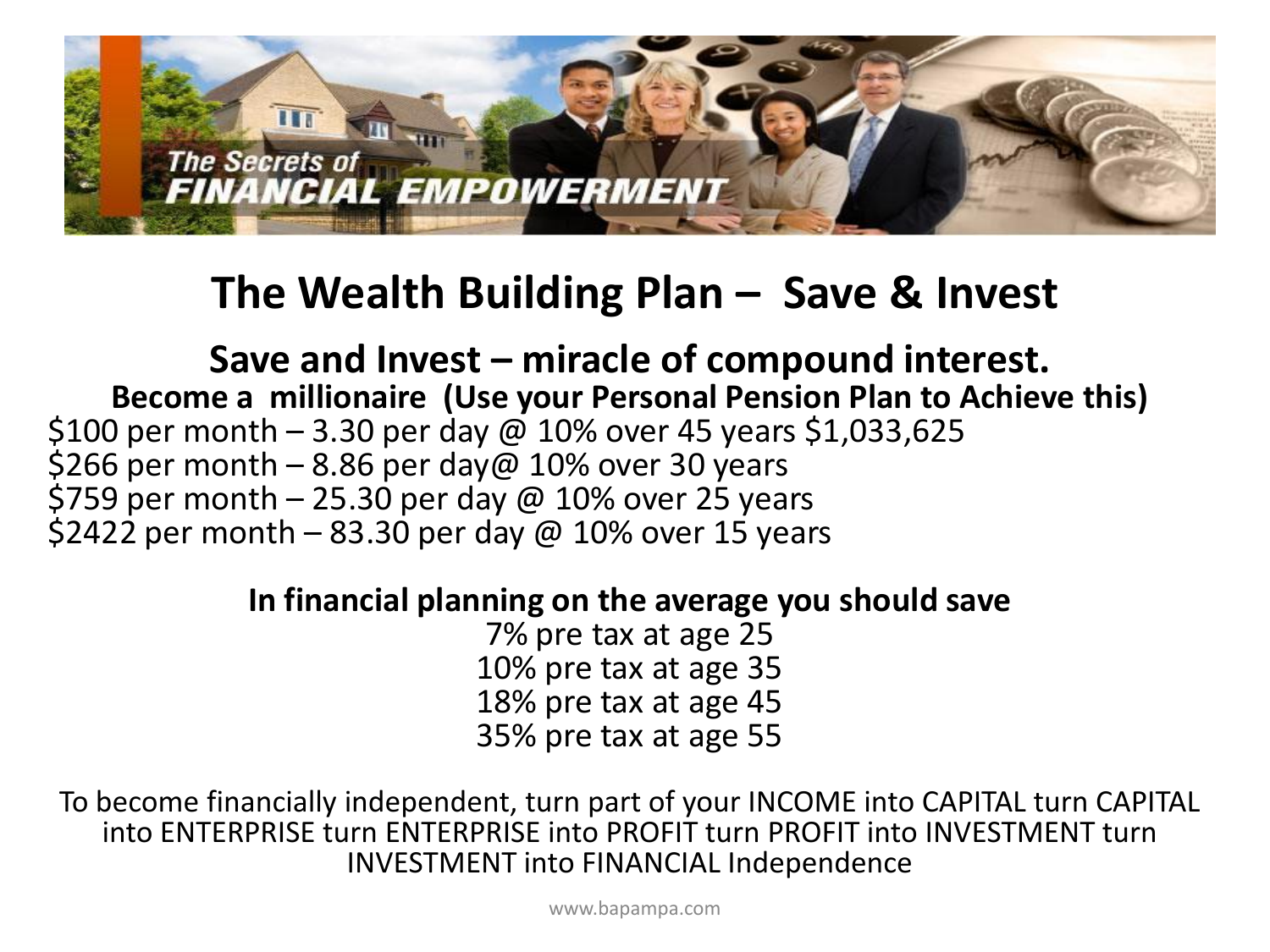

### **The Wealth Building Plan – Real Estate**

- **☆Home,**
- **☆Buy to let,**
- $\triangleleft$  **HMOs** (house with Multiple Occupancy)
- $\triangle$ **Flips** Buy, renovate sell **☆Property Developer**  $\triangle$  **Breakfast**
- **☆Hostel**

*❖* Commercial **Properties ☆Options ❖ Land Speculations**  $\triangle$  **Property manager**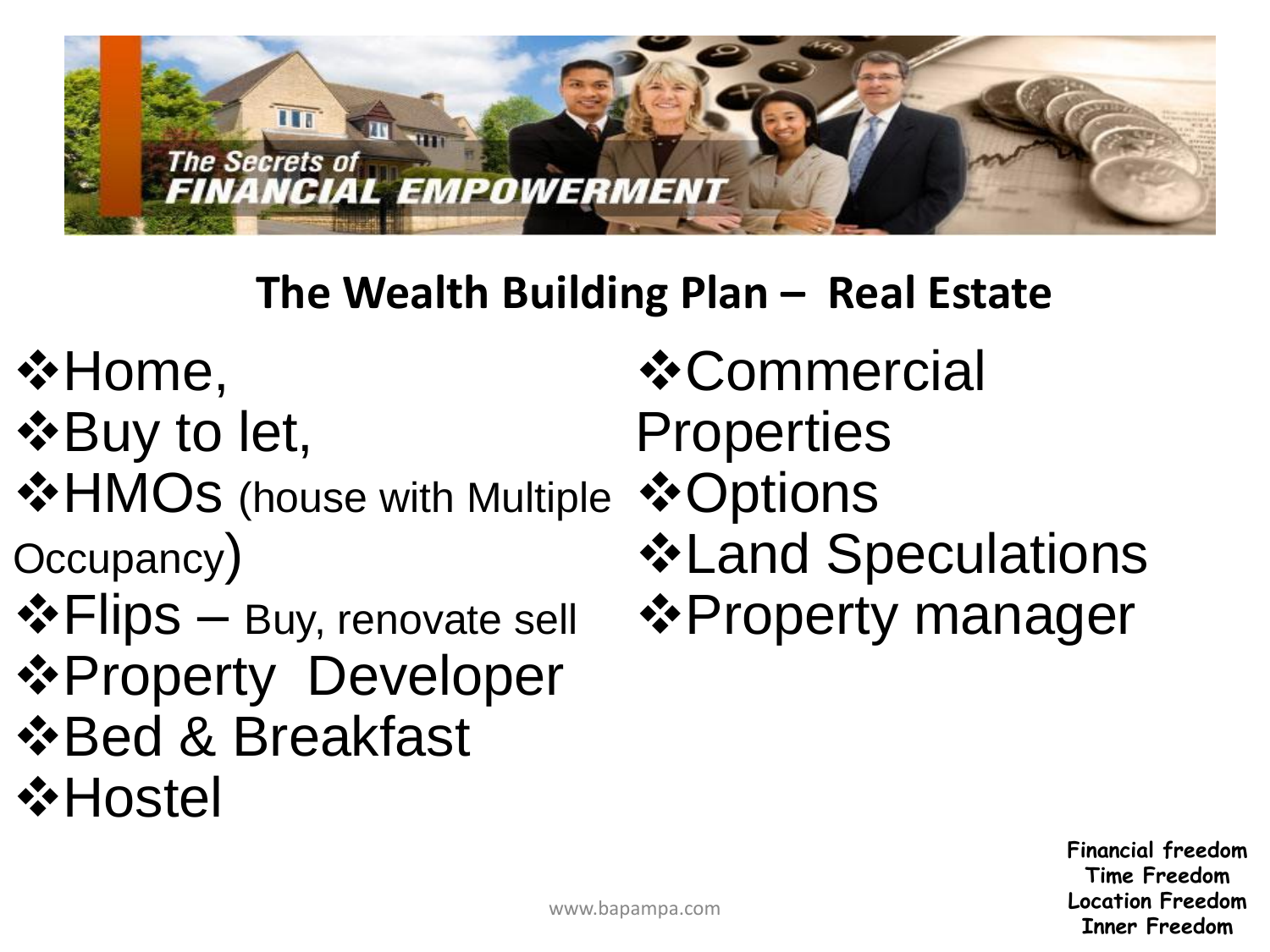

### **The Wealth Building Plan – Internet Business**

### **[www.InternetBusinessMentor.co.uk](http://www.internetbusinessmentor.co.uk/)**

- $\triangleright$  You need to identify what you want to do. What are you interested in?  $\triangleright$  You need to find yourself a niche market.
- $\triangleright$  Find a problem they have in common.
- Develop or find a solution they will be willing to pay money for
- Figure out what and how you are going to sell the solution
- $\triangleright$  Set up your website-domain name, hosting
- **≻Sort out your Virtual sales copy**
- Website Promotion
- **≻Get Paid**

[www.StartmyOwninternetbusiness.com](http://www.startmyowninternetbusiness.com/)  [www.MyOwnInternetBiz.com](http://www.myowninternetbiz.com/)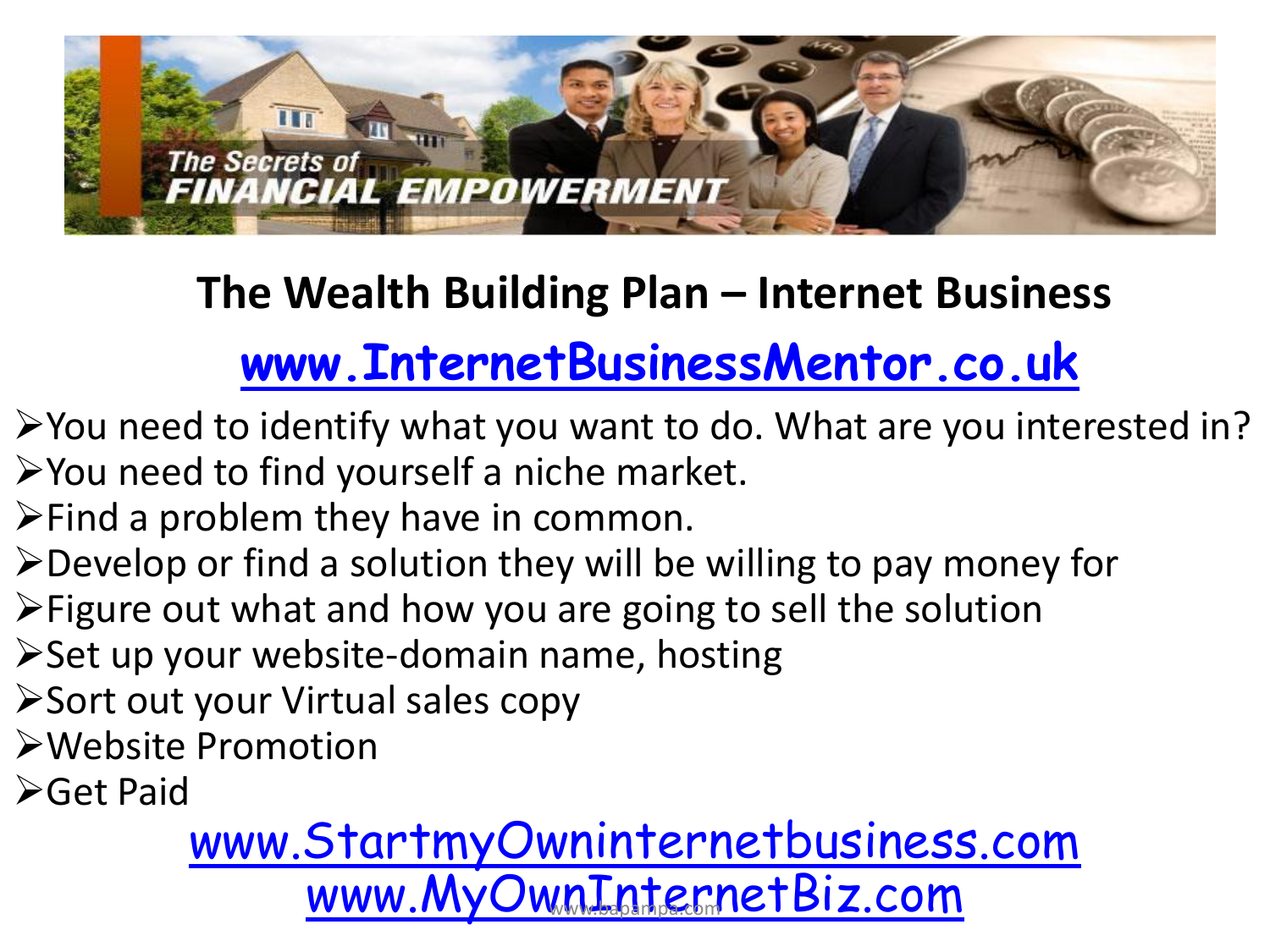

#### **The Wealth Building Plan – eBay Business**

#### **[www.BecomePowerSeller.co.uk](http://www.becomepowerseller.co.uk/)**

- **\*Find a hot market**
- Study your markets competitors
- \*Decide your niche and what to sell
- Open an eBay sellers account
- \* Take picture, write description and submit item
- Start auction of product
- Wait for it to sell
- Collect payment and post item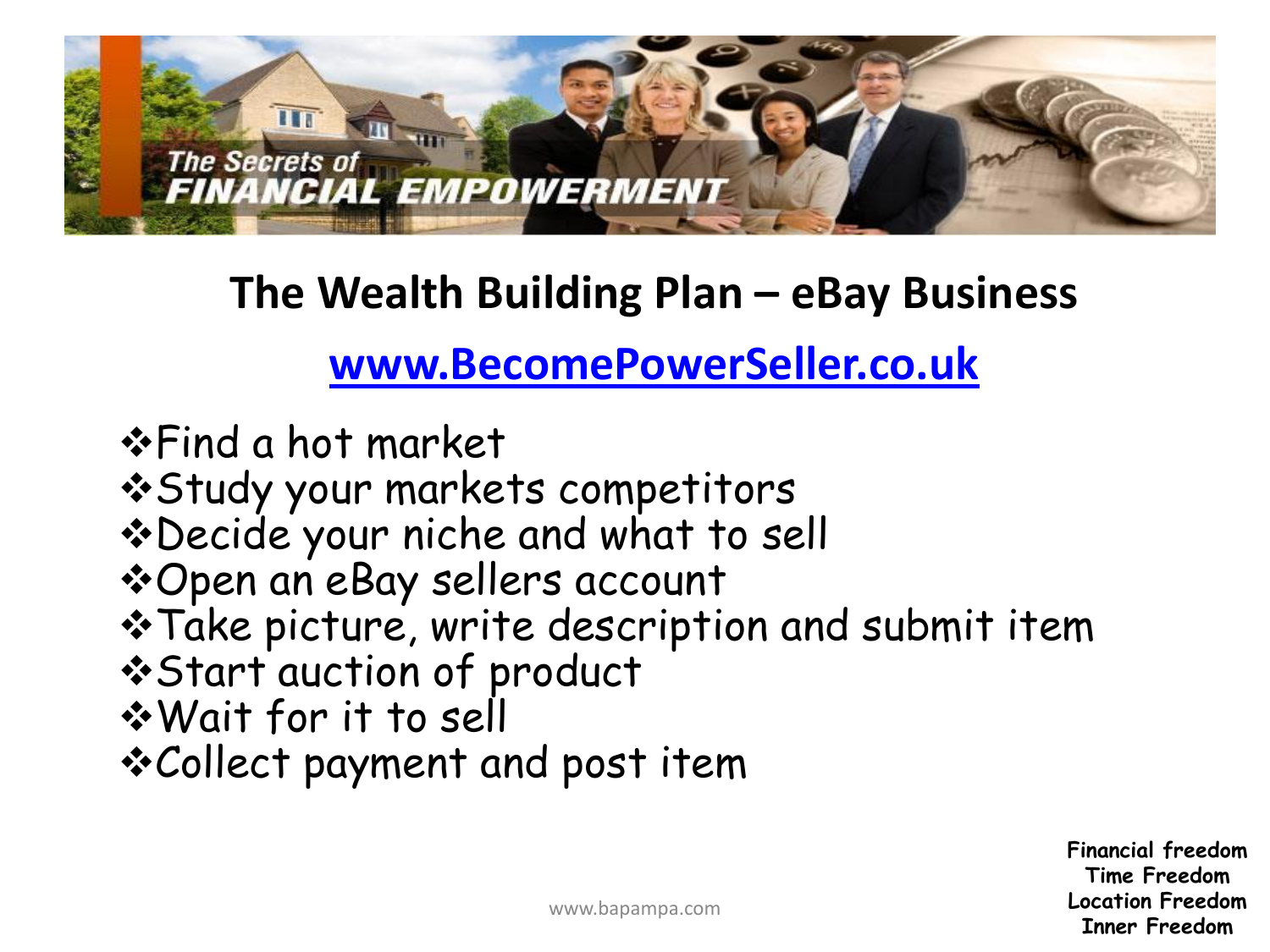

**The Wealth Building Plan – My Own Business Enterprise** 

**[www.MyBusinessCoach.biz](http://www.mybusinesscoach.biz/)**

- Get a good business idea
- **\*Research**
- Name your business
- Decide on legal structure
- Write business plan
- Get license & permits for biz & location
- Put together your professional team -lawyer, accountant,
- Source for finance
- Get professional stationery
- **\* Open for Business** www.bapampa.com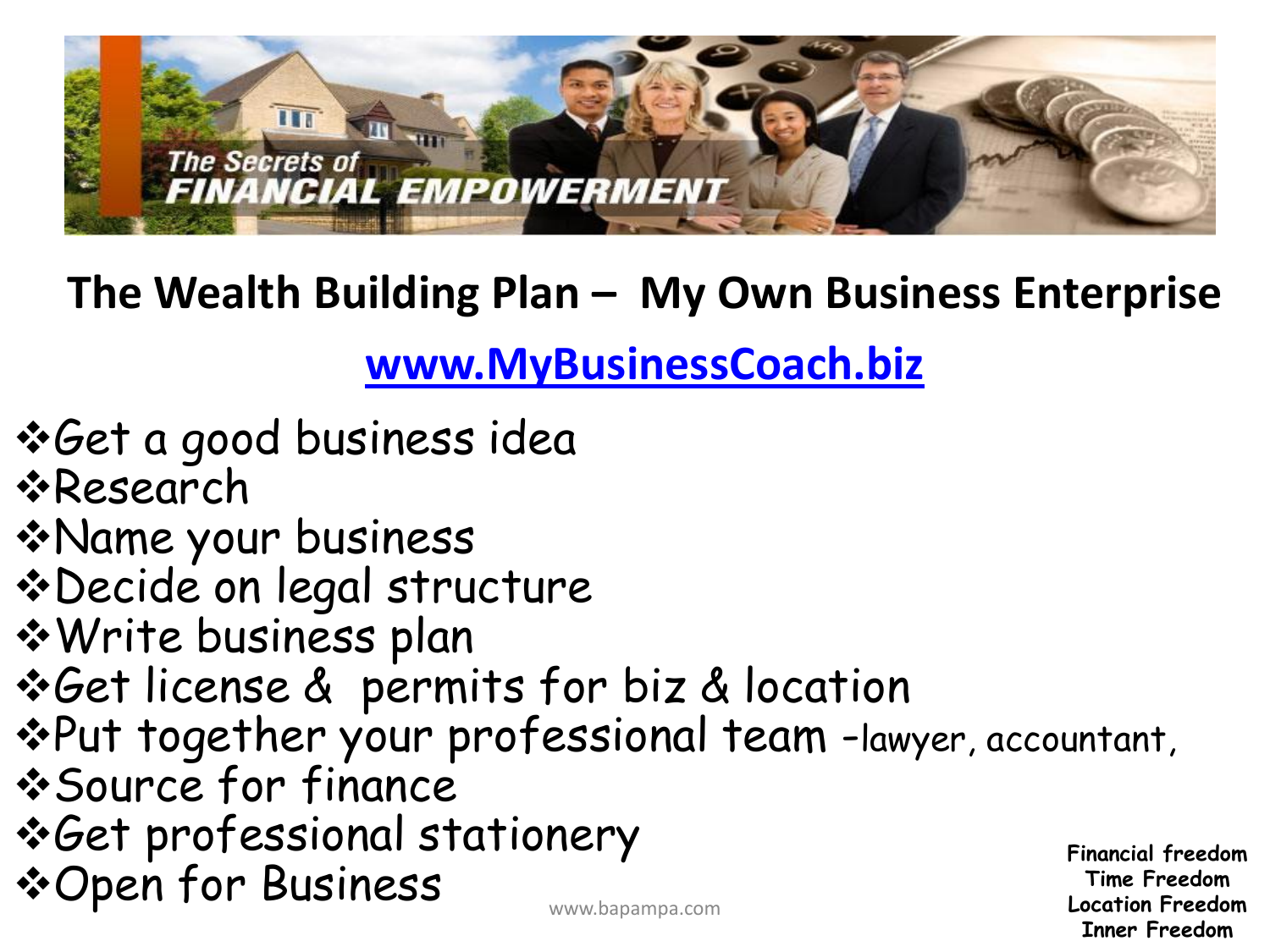

### **The Wealth Building Plan –** Become An Expert

### Speaker, Author, Trainer, Consultant, Coach

Being Successful as an Expert

- \* Know your topic niche, perfect elevator pitch
- **\*** Position yourself intelligently as an expert
- Discover audience needs- frustrations, struggles, challenges
- Create your solution book, DVD, seminar, program, coaching
- **\*** Package your information so people can buy
- $\diamondsuit$ **Put up a website**
- Campaign and Promote yourself strategically and consistently
- **V** Partner with others to get your message out
- Post free content to generate traffic Use Social Media

**[www.CertifiedLifeCoachTraining.com](http://www.certifiedlifecoachtraining.com/)**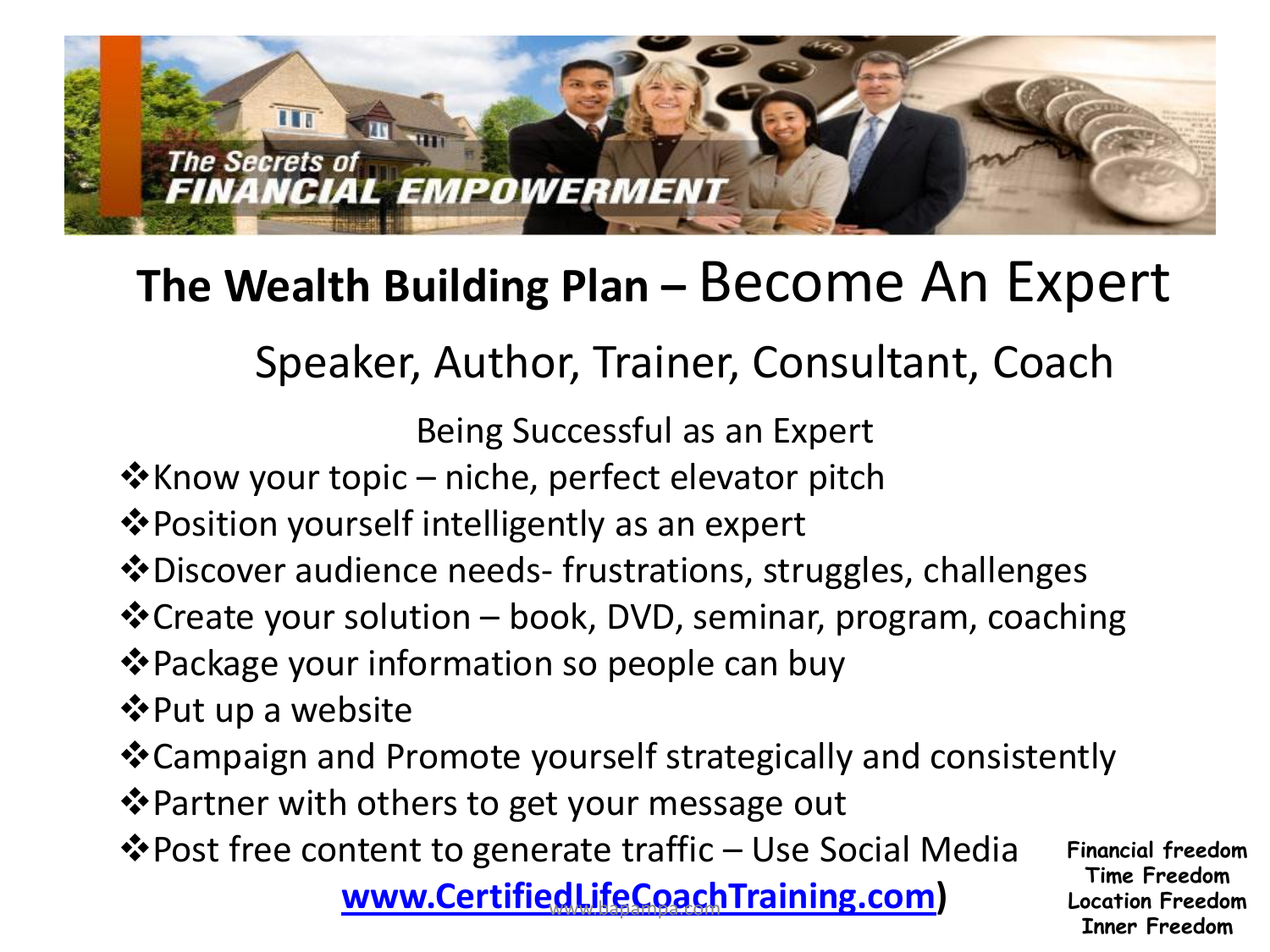## The Wealth Building Plan

#### International Business Through Team Building **Network Marketing Business**

#### **www.Perpetual20network.com/www.AvenuesToWealth.eu**



**Power of Three Power of Five** 

*"If I lost everything and had to start again, I would find myself a great network marketing company and get to work!"*

*- Donald Trump (David Letterman Show)*

*"I would rather earn 1% of 100 people's efforts than 100% of my own efforts"*

*- John Paul Getty (American Billionaire*)

**"The Richest people in the world look for and build NETWORKS others look for work"** *Robert Kiyosaki (Rich dad Poor Dad*)

**Build Your Global Network TEAM – Together Everybody Achieves More**

www.BApampa.com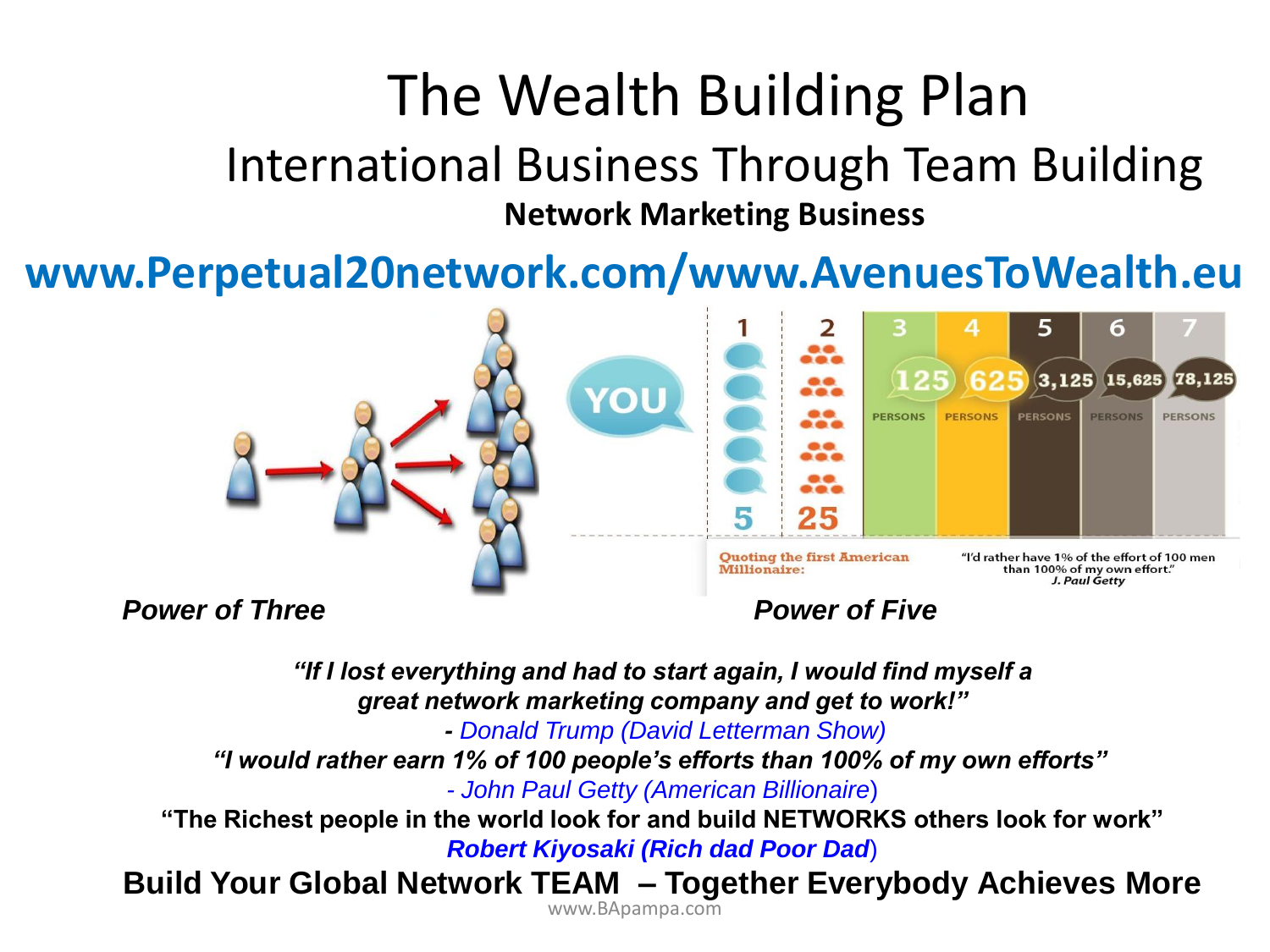### **Tn The Secrets of FINANCIAL EMPOWERMENT**

### **The Wealth Building Plan – Legally minimise Tax**

- **V** Incorporate a limited liability company
- $\dots$  **⊙ Den a business bank account**
- $\dots$  Operate as a separate legal entity
- Transfer all business to your company and trade as a corporation

 $\bullet$  **Seek professional advise from your accountant** in allocating expenses into your business account  $\dots$ All contracts must be written in the name of the company with you signing as a director of the company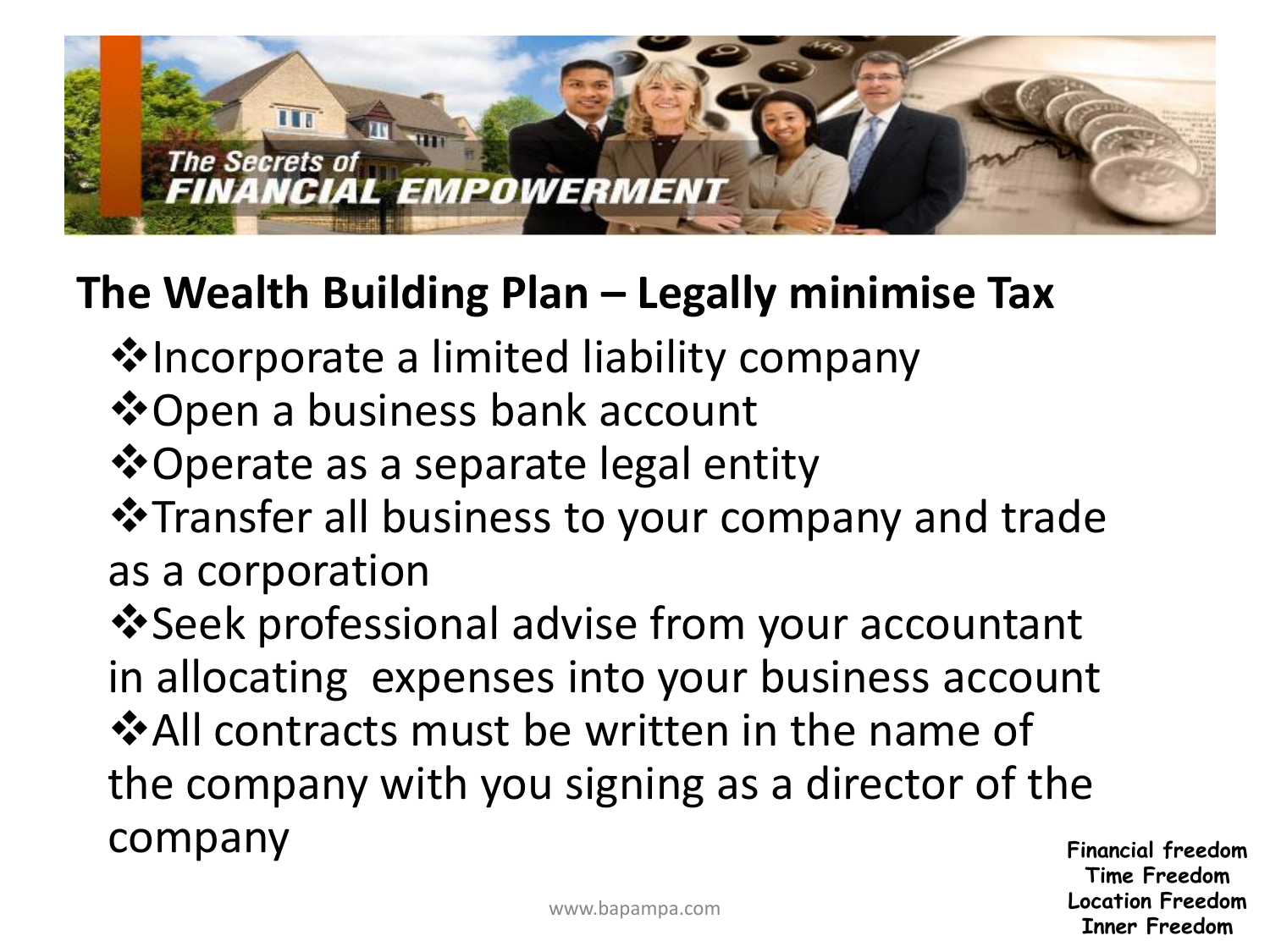

### **Sustaining Wealth with Gods Wisdom Things you need to Do, Learn , Create & Model**

- $\dots$  Start a Savings and Investment Program
- ❖ Grow a real estate property portfolio
- **Example 7 Figure 3 Figure 10 Properation 4 Figure 2 Figure 1** Figure 2 Figure 2 Figure 2 Figure 3 Figure 3 Figure 3 Figure 3 Figure 3 Figure 3 Figure 3 Figure 3 Figure 3 Figure 3 Figure 3 Figure 3 Figure 3 Figure 3 Figur separate legal entity ([www.HomeBusinessmentor.biz](http://www.homebusinessmentor.biz/))
- ❖ How to write and publish your book listing it on Amazon
- ◆Public Speaking & Presentation skills [www.MyBusinessCoach.biz](http://www.mybusinesscoach.biz/) Life Coach training and skill development to brand yourself as an expert ( [www.CertifiedLifeCoachTraining.com](http://www.certifiedlifecoachtraining.com/) )
- ☆Internet Business Mastery ( [www.InternetBusinessMentor.co.uk](http://www.internetbusinessmentor.co.uk/) )
- Marketing strateg[ie](http://www.secretsoffinancialempowerment.com/)s for fast growth [www.Fortyplusstrategy.com](http://www.fortyplusstrategy.com/) [COACHING -](http://www.secretsoffinancialempowerment.com/) [www.SecretsOfFinancialEmpowerment.com](http://www.secretsoffinancialempowerment.com/)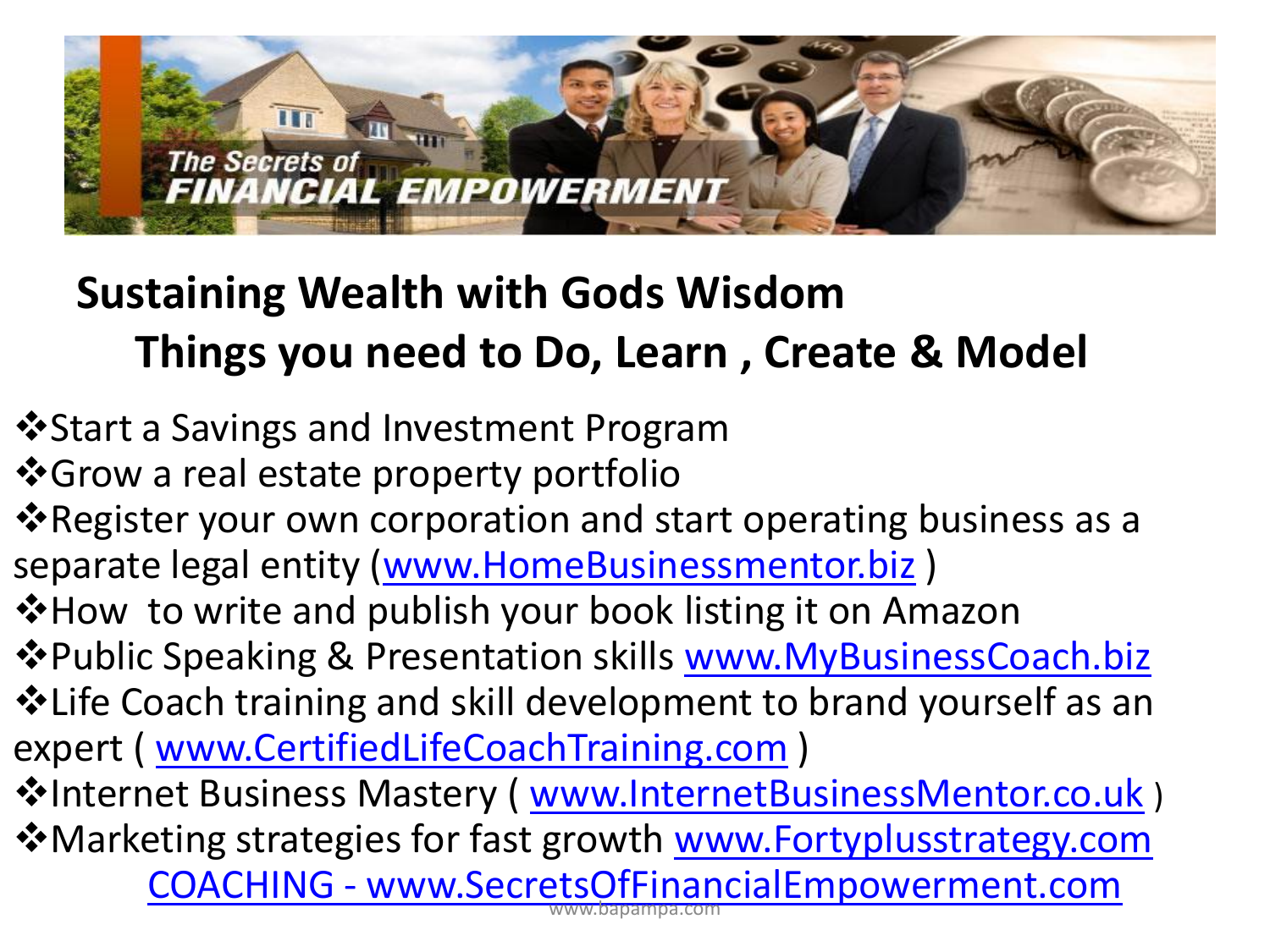

# • **Practical Tips**

Add value to whatever you do, Improve your ability to earn, create more streams of income

Watch your debts and start a debt reduction programme  $\triangleright$ It's a buyers market, now is the time to invest in properties  $\blacktriangleright$  Invest in the low stock market

 $\triangleright$ Try to pay one extra month mortgage every year, you will reduce your mortgage payment by 7years

 $\triangleright$  Avoid bad credit – pay bills on time

Start a business on eBay or on the internet which is the future level playing field for everybody

Take out insurance and protection schemes

Attend business seminars & workshops to improve your skill level www.bapampa.com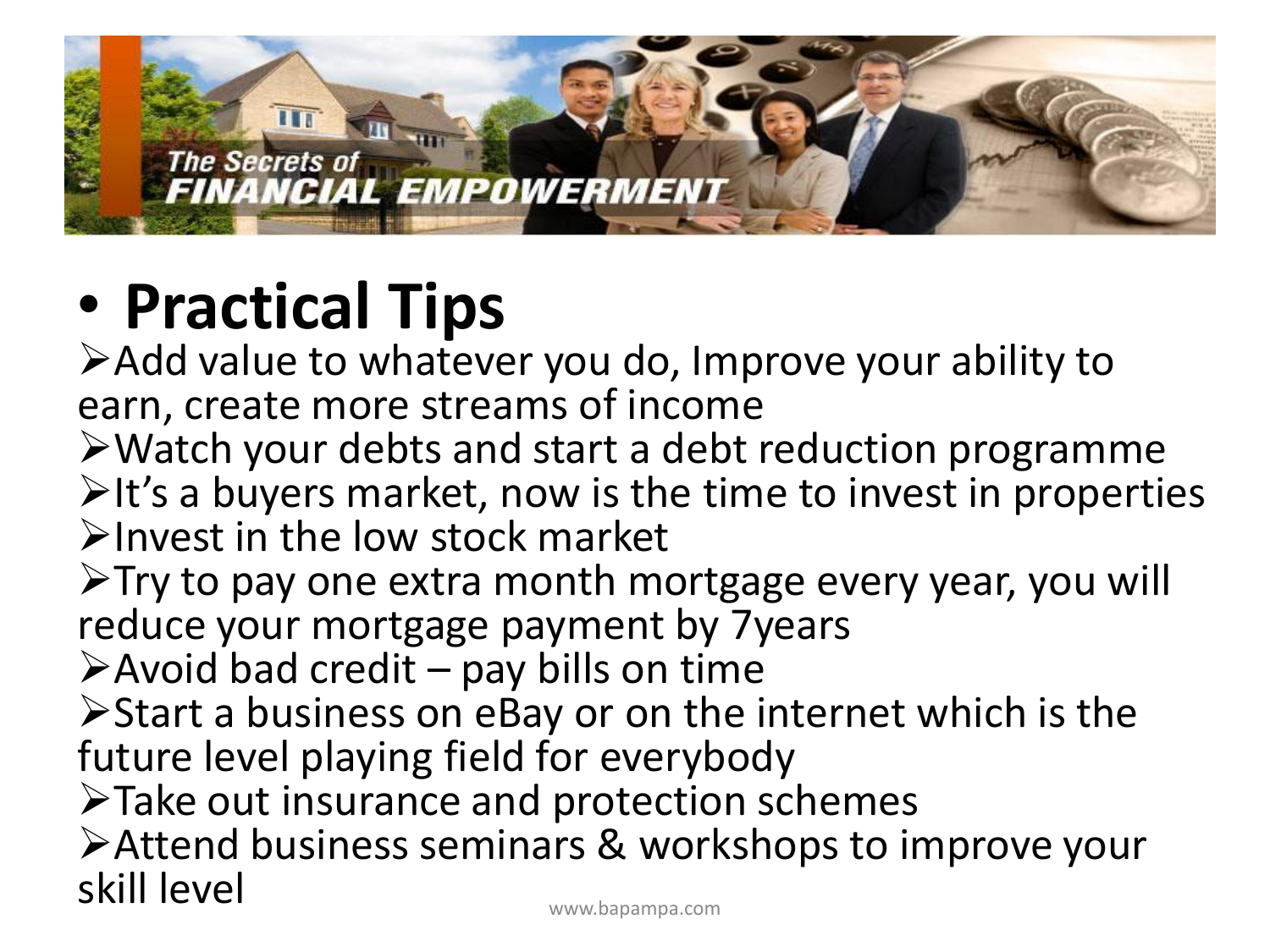## The Wealth Building Plan – Streams of Income we can Create from today

• **Save and Invest –** miracle of compound interest

**FINANCIAL EMPOWERMENT** 

- **Investments- Stocks & Shares, pension fund, savings**
- **eBay & Auction sites –** [www.BecomePowerSeller.co.uk](http://www.becomepowerseller.co.uk/)
- **Network Marketing –** [www.Perpetual20network.com](http://www.perpetual20network.com/) or [www.AvenuesToWealth.eu](http://www.avenuestowealth.eu/)
- **Start Home Business –** [www.HomeBusinessMentor.biz](http://www.homebusinessmentor.biz/)
- **Real Estate- Home, But to Let, property developer**
- **Internet Business –** [www.InternetBusinessMentor.co.uk](http://www.internetbusinessmentor.co.uk/)
- **Blogs –** [www.BuildMoneyBlogs.com](http://www.buildmoneyblogs.com/)

**TH** 

**The Secrets of** 

- **Internet Business Free training** [www.StartMyOwnInternetBusiness.com](http://www.startmyowninternetbusiness.com/)
- **Become a life Coach / Expert Training** [www.CertifiedLifeCoachTraining.com](http://www.certifiedlifecoachtraining.com/)

#### **COACHING at** [www.SecretsOfFinancialEmpowerment.com](http://www.secretsoffinancialempowerment.com/)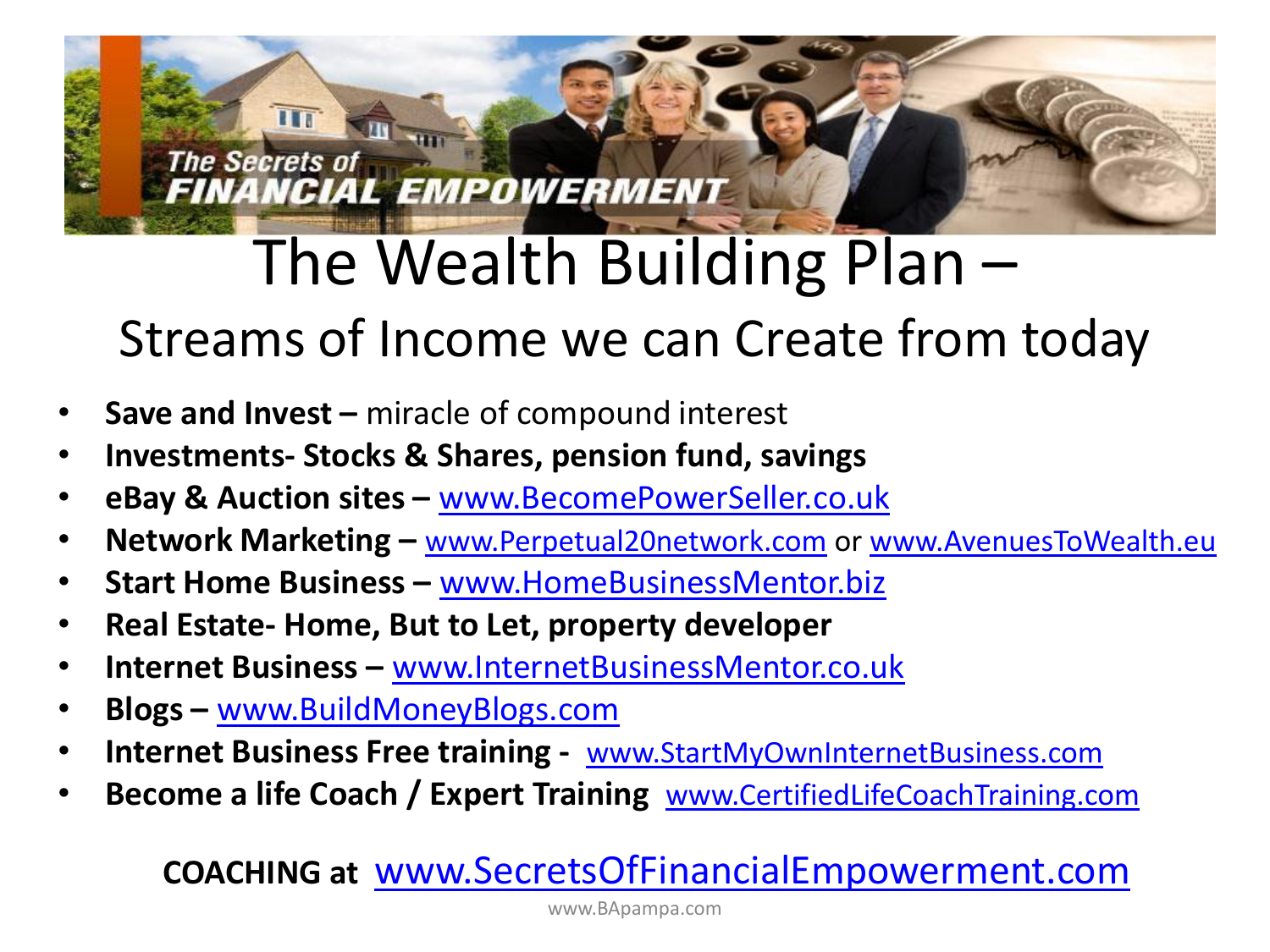

# In Conclusion **Your Thumb & The power of One The Beautiful Bird** *Choose Life God bless You*

**Financial freedom Time Freedom Location Freedom Inner Freedom**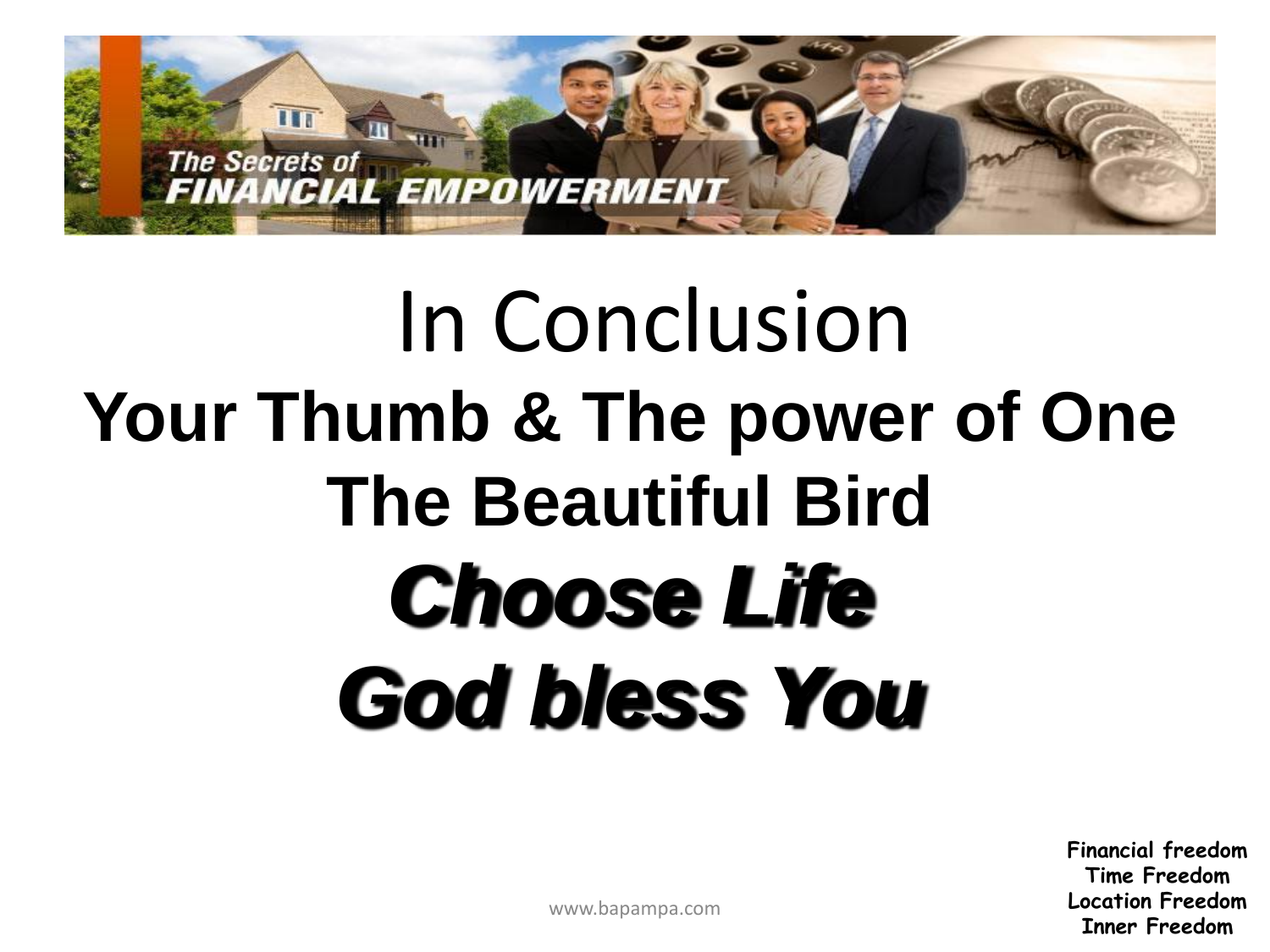

# Lets Keep in Touch

### Website www.bApampa.com www.MyBusinessCoach.biz Face book www.facebook.com/MyBusinessCoach Twitter www.twitter.com/bapampa

**Financial freedom Time Freedom Location Freedom Inner Freedom**